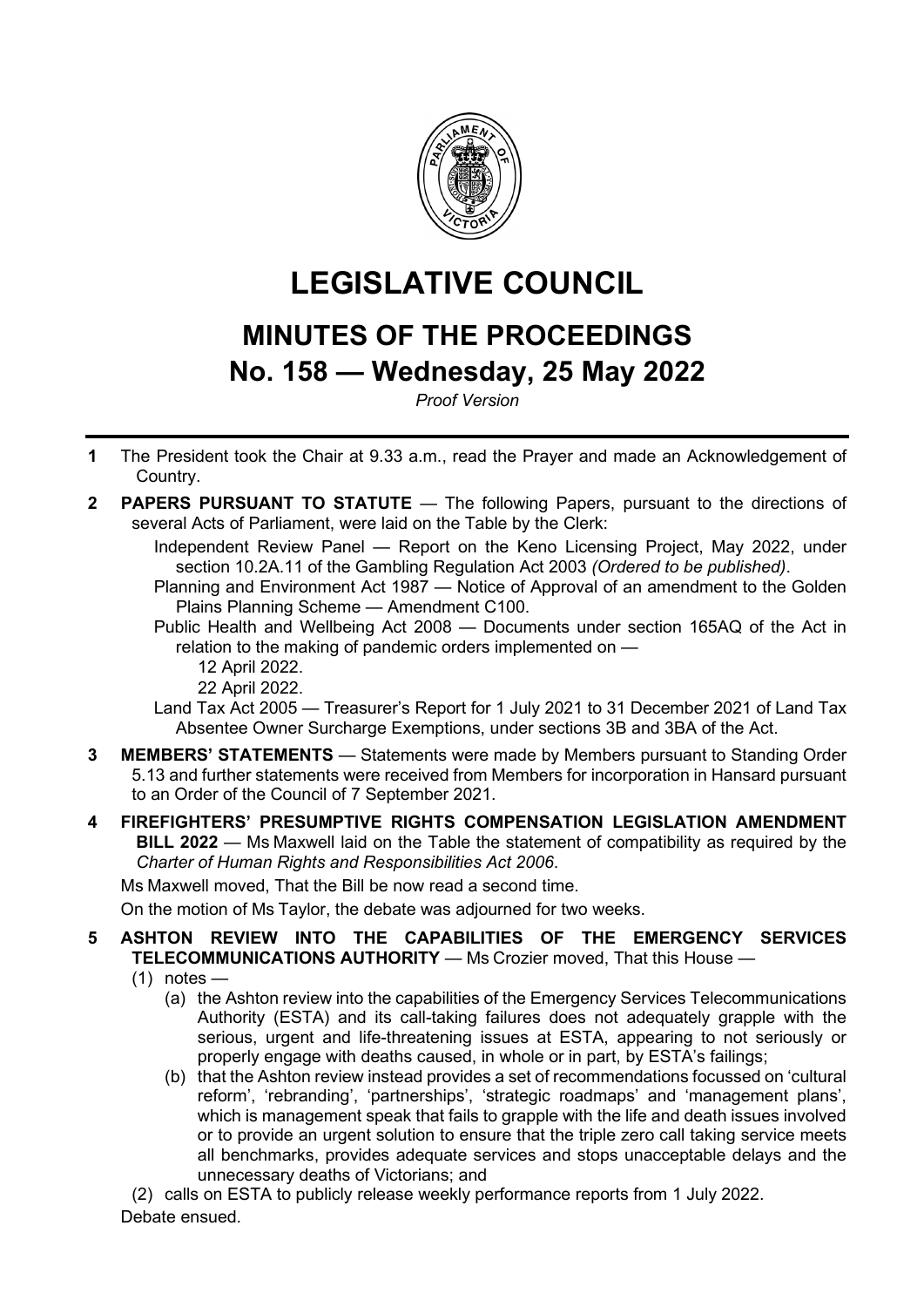Question — put.

The Council divided — The President in the Chair.

# AYES, 14

Mr Atkinson; Dr Bach; Ms Burnett-Wake; Ms Crozier; Dr Cumming; Mr Davis; Mr Grimley; Mr Hayes; Ms Lovell; Ms Maxwell; Mrs McArthur; Mr Ondarchie; Mr Quilty; Mr Rich-Phillips.

*(Recorded by Clerks-at-the-Table, pursuant to an Order of the Council of 23 April 2020)* NOES, 19

Mr Barton; Mr Elasmar; Mr Gepp; Dr Kieu; Mr Leane; Mr Meddick; Mr Melhem; Ms Patten; Ms Pulford; Dr Ratnam; Ms Shing; Ms Stitt; Ms Symes; Mr Tarlamis; Ms Taylor; Ms Terpstra; Ms Tierney; Ms Vaghela; Ms Watt.

*(Recorded by Clerks-at-the-Table, pursuant to an Order of the Council of 23 April 2020)* Question negatived.

#### **6 FUNDING OF THE INDEPENDENT BROAD-BASED ANTI-CORRUPTION COMMISSION AND THE VICTORIAN OMBUDSMAN** — Mr Davis moved, That this House —

- $(1)$  notes that  $-$ 
	- (a) Ms Harriet Shing MLC, Chair of the Integrity and Oversight Committee, has now twice intervened to block testimony to the Integrity and Oversight Committee from independent officers of the Parliament, the Independent Broad-based Anti-corruption Commission's (IBAC) Commissioner, Hon Robert Redlich AM QC, and the Victorian Ombudsman, Ms Deborah Glass OBE;
	- (b) this occurred concurrently with the Victorian Ombudsman's inquiry into the politicisation of the Victorian public service and with the following three IBAC corruption investigations into the Andrews Labor Government —
		- (i) Operation Watts,
		- (ii) Operation Sandon;
		- (iii) Operation Richmond;
	- (c) the Andrews Labor Government has failed to adequately fund IBAC and the Victorian Ombudsman, with funding increases for IBAC being conditional on the completion of a review of their office and the Victorian Ombudsman only being provided with an additional \$700,000 through a one-off Treasurer's advance; and

calls on the Government to provide an immediate injection of funds for IBAC and the Victorian Ombudsman to ensure a lack of funding does not prevent the completion of these inquiries prior to the November 2022 state election.

Debate ensued.

*Business having been interrupted at 12.00 noon pursuant to Sessional Orders —*

**7 QUESTIONS AND MINISTERS' STATEMENTS** — Questions without notice were taken and Ministers' Statements were made pursuant to Sessional Order 13.

*\* \* \* \* \**

**QUESTIONS DIRECTED FOR WRITTEN RESPONSE** — The President directed written responses be provided to questions without notice pursuant to Standing Order 8.07 as follows:

- **Drug checking service**  substantive question asked by Ms Patten response from Ms Symes due Friday, 27 May 2022.
- **Community hospitals election promise** substantive and supplementary questions asked by Mr Hayes — response from Ms Symes due Friday, 27 May 2022.
- **Alcohol and drug treatment funding** substantive and supplementary questions asked by Mr Barton — response from Ms Symes due Friday, 27 May 2022.
- **Firearms registry** substantive and supplementary questions asked by Mr Quilty response from Ms Tierney due Friday, 27 May 2022.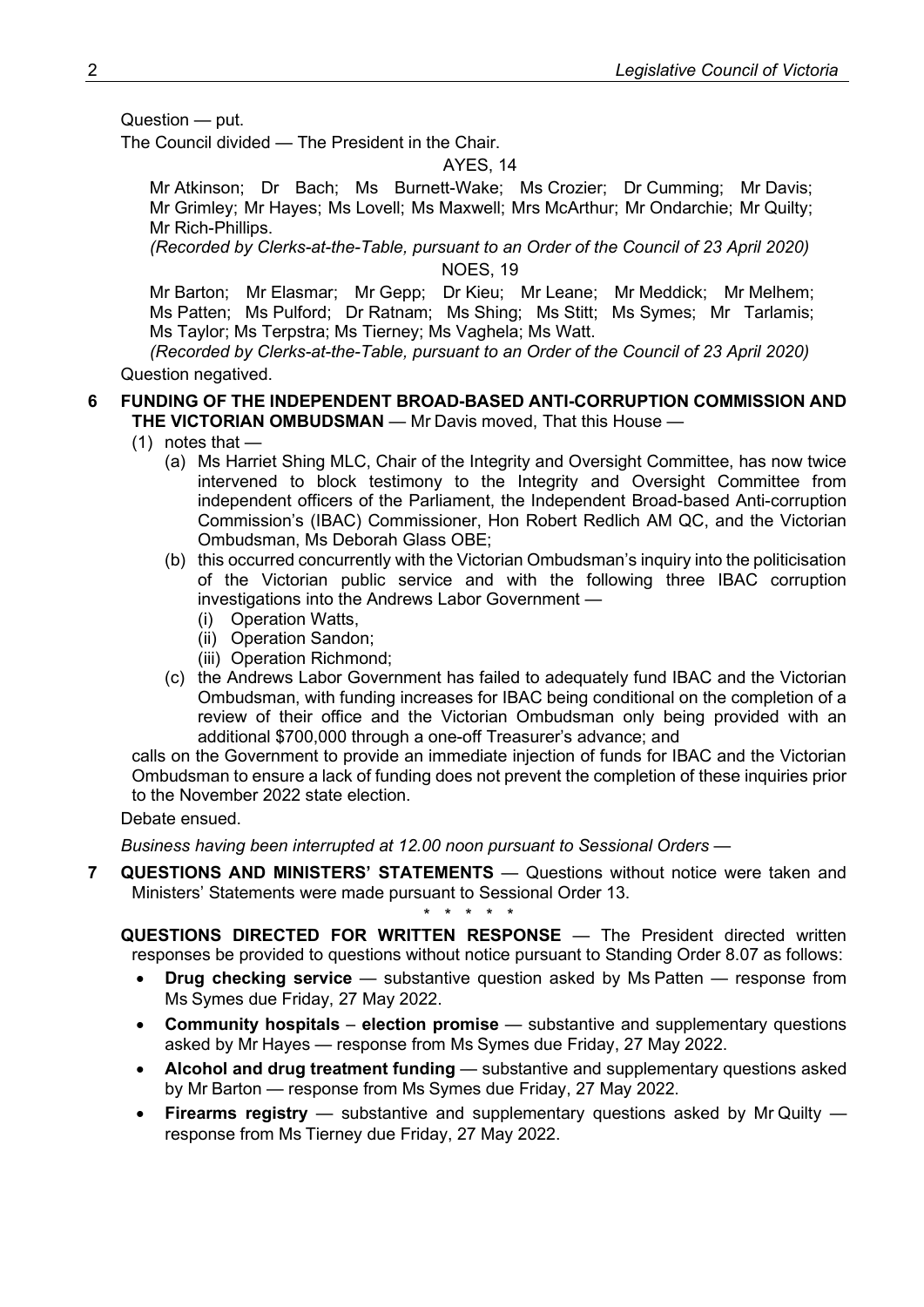- **8 CONSTITUENCY QUESTIONS** Constituency questions were taken pursuant to Standing Order 8.08 and further questions were received from Members for incorporation in Hansard pursuant to an Order of the Council of 7 September 2021.
- **9 FUNDING OF THE INDEPENDENT BROAD-BASED ANTI-CORRUPTION COMMISSION AND THE VICTORIAN OMBUDSMAN** — Debate continued on the question, That this House —
	- $(1)$  notes that
		- (a) Ms Harriet Shing MLC, Chair of the Integrity and Oversight Committee, has now twice intervened to block testimony to the Integrity and Oversight Committee from independent officers of the Parliament, the Independent Broad-based Anti-corruption Commission's (IBAC) Commissioner, Hon Robert Redlich AM QC, and the Victorian Ombudsman, Ms Deborah Glass OBE;
		- (b) this occurred concurrently with the Victorian Ombudsman's inquiry into the politicisation of the Victorian public service and with the following three IBAC corruption investigations into the Andrews Labor Government —
			- (i) Operation Watts,
			- (ii) Operation Sandon;
			- (iii) Operation Richmond;
		- (c) the Andrews Labor Government has failed to adequately fund IBAC and the Victorian Ombudsman, with funding increases for IBAC being conditional on the completion of a review of their office and the Victorian Ombudsman only being provided with an additional \$700,000 through a one-off Treasurer's advance; and

calls on the Government to provide an immediate injection of funds for IBAC and the Victorian Ombudsman to ensure a lack of funding does not prevent the completion of these inquiries prior to the November 2022 state election.

On the motion of Mr Rich-Phillips, the debate was adjourned until later this day.

### **10 ESTABLISHMENT OF A ROYAL COMMISSION INTO THE INTEGRITY OF COVID-19 PUBLIC HEALTH DIRECTIONS** — Mr Quilty moved, That this House —

- (1) notes that the Government's response to the COVID-19 pandemic has caused significant harm to Victorians, including —
	- (a) the loss of liberty and violation of human rights;
	- (b) economic hardship, debt, and consumption of savings;
	- (c) the deterioration of mental and physical health;
	- (d) damage to the reputation of public institutions;
	- (e) reduction in the enjoyment of life;
	- (f) other expected future harms;
- (2) further notes that the Government's response to the COVID-19 pandemic was largely executed unilaterally using public health powers under the *Public Health and Wellbeing Act 2008*;
- (3) calls on the Government to establish a Royal Commission to
	- (a) investigate the integrity of COVID-19 public health directions, including
		- (i) the evidentiary basis for the directions;
		- (ii) the consideration of expected harms caused by the directions;
		- (iii) the influence the Government had on directions issued by the Chief Health Officer;
	- (b) investigate human rights violations that resulted from COVID-19 public health directions;
	- (c) examine the harms and expected future harms caused by COVID-19 public health directions; and
	- (d) provide recommendations to protect Victorians against harms caused by the Government as a result of the use of emergency powers, pandemic powers and any other related powers.

Debate ensued.

Question — put and agreed to.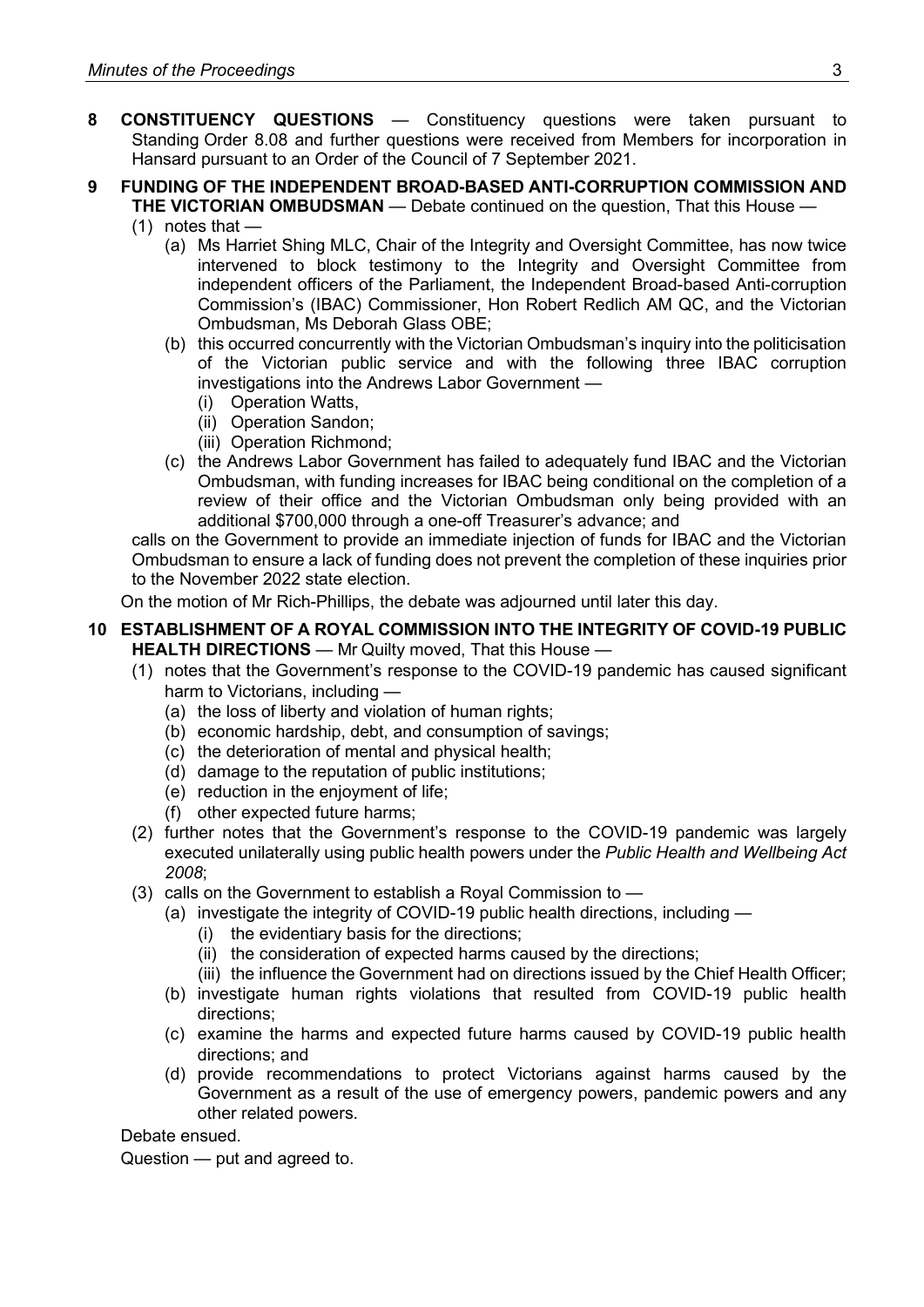#### **11 FUNDING OF THE INDEPENDENT BROAD-BASED ANTI-CORRUPTION COMMISSION AND THE VICTORIAN OMBUDSMAN** — Debate resumed on the question, That this House —

- $(1)$  notes that  $-$ 
	- (a) Ms Harriet Shing MLC, Chair of the Integrity and Oversight Committee, has now twice intervened to block testimony to the Integrity and Oversight Committee from independent officers of the Parliament, the Independent Broad-based Anti-corruption Commission's (IBAC) Commissioner, Hon Robert Redlich AM QC, and the Victorian Ombudsman, Ms Deborah Glass OBE;
	- (b) this occurred concurrently with the Victorian Ombudsman's inquiry into the politicisation of the Victorian public service and with the following three IBAC corruption investigations into the Andrews Labor Government —
		- (i) Operation Watts,
		- (ii) Operation Sandon;
		- (iii) Operation Richmond;
	- (c) the Andrews Labor Government has failed to adequately fund IBAC and the Victorian Ombudsman, with funding increases for IBAC being conditional on the completion of a review of their office and the Victorian Ombudsman only being provided with an additional \$700,000 through a one-off Treasurer's advance; and

calls on the Government to provide an immediate injection of funds for IBAC and the Victorian Ombudsman to ensure a lack of funding does not prevent the completion of these inquiries prior to the November 2022 state election.

Question — put.

The Council divided — The President in the Chair.

#### AYES, 14

Mr Atkinson; Dr Bach; Ms Burnett-Wake; Ms Crozier; Dr Cumming; Mr Davis; Mr Finn; Ms Lovell; Mrs McArthur; Mr Ondarchie; Mr Quilty; Dr Ratnam; Mr Rich-Phillips; Ms Vaghela.

*(Recorded by Clerks-at-the-Table, pursuant to an Order of the Council of 23 April 2020)* NOES, 20

Mr Barton; Mr Elasmar; Mr Erdogan; Mr Gepp; Mr Grimley; Mr Hayes; Dr Kieu; Mr Leane; Mr Meddick; Mr Melhem; Ms Patten; Ms Pulford; Ms Shing; Ms Stitt; Ms Symes; Mr Tarlamis; Ms Taylor; Ms Terpstra; Ms Tierney; Ms Watt.

*(Recorded by Clerks-at-the-Table, pursuant to an Order of the Council of 23 April 2020)* Question negatived.

**12 PRODUCTION OF DOCUMENTS** — **CORRESPONDENCE BETWEEN THE PREMIER AND** 

**MR JOHN WOODMAN** — Debate resumed on the question, That this House, in accordance with Standing Order 11.01, requires the Leader of the Government to table in the Council, within three weeks of the House agreeing to this resolution, all emails and other correspondence since 4 December 2014 between the Premier or the Office of the Premier and —

- (1) Mr John Woodman;
- (2) Mr John Woodman's employees; and
- (3) Mr John Woodman's companies.

Question — put and agreed to.

#### **13 VICTORIAN BUILDING AUTHORITY FEE INCREASES** — Mr Davis moved, That this House —

- (1) calls on the Andrews Labor Government to reverse its decision to massively increase registration charges on builders, building companies, building surveyors and others from 2 May 2022; and
- (2) notes that these Victorian Building Authority fee increases are an unjustified imposition on the building and construction sector that will add to the cost of housing.

Debate ensued.

*Business having been interrupted at 5.15 p.m. pursuant to Sessional Orders, the debate stood adjourned in the name of Mr Leane.*